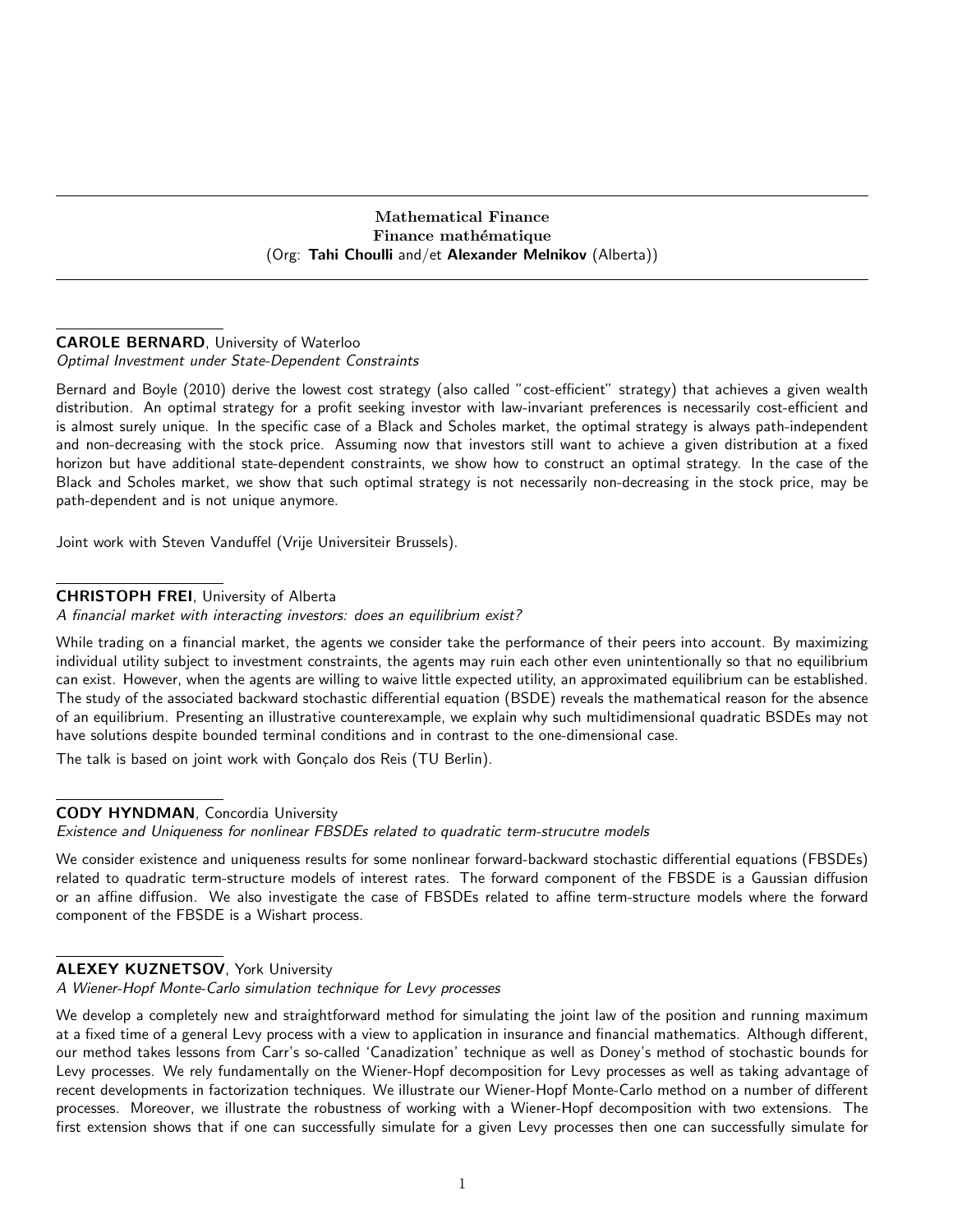any independent sum of the latter process and a compound Poisson process. The second extension illustrates how one may produce a straightforward approximation for simulating the two sided exit problem.

This is joint work with A.E. Kyprianou, J.C. Pardo and K. van Schaik.

#### NADIA MASSOUD, York University

Hedge Funds in M&A Deals: Is there Exploitation of Private Information?

This paper investigates recent allegations regarding the misuse of private insider information by hedge funds prior to the public announcement of M&A deals. We analyze this issue by using a unique and comprehensive dataset which allows us to analyze the trading pattern of hedge funds around corporate mergers and acquisitions in both the equity and derivatives markets. In general, our results are consistent with hedge funds, with short- term investment horizons (henceforth, short-term hedge funds) taking advantage of private information and engaging in trading based on such information. We show that short-term hedge funds holdings of a target's shares in the quarter prior to the M&A announcement date are positively related to the profitability of the deal as measured by the target premium. In addition, we also find that the target price run-up before the deal announcement date is significantly greater for deals with greater short term hedge fund holdings. We also find evidence consistent with informed abnormal short selling and put buying in the corresponding acquirer's stock prior to M&A announcements. This is particularly evident when hedge funds take larger stakes in target firms. In addition, we show that such a strategy is potentially very profitable. We consider alternative explanations for such short term hedge fund holdings in target firms; however our results seem inconsistent with these alternative explanations but rather, seem to be consistent with trading based on insider information. Overall, our results have important implications regarding the recent policy debate on hedge fund regulation.

#### DON MCLEISH, University of Waterloo

Transform-Based Simulations and Option Pricing

When we are given only a transform of a distribution or an option, such as a characteristic function or Laplace transform, it is usually very difficult to conduct simulations. Possible approaches such as numerical inversion of the transforms are computationally very expensive since they are needed essentially for each simulated value. In this paper we explore and compare several alternatives, including simulations directly based on the characteristic function and those which use a saddlepoint approximation obtained from the Laplace transform. We apply these methods to problems in finance including the pricing of options in the Heston stochastic volatility model.

#### TOM SALISBURY, York University

Optimal utilization of variable annuity guarantees

Variable Annuities contain numerous living and death benefits which have attracted recent attention within the literature on finance and insurance. One established fact coming from this research is that many widely available products sold in the U.S. were underpriced, likely because the insurance company wasn't hedging properly and/or using actuarial (as opposed to financial) techniques for pricing. Indeed, the popularity as well as the liability created by these products were partially responsible for the financial difficulties experienced by numerous insurance companies during the 2008/2009 crisis. This pricing and hedging literature continues to grow.

A question which has attracted less scholarly and research attention, but is equally important, is how exactly consumers who hold these guaranteed should best manage them. In the U.S. market alone there are over \$1 trillion worth of these guarantees held by individual investors, so this is a question financial advisors are increasingly being asked. The optimal policy for a consumer seeking to maximize lifetime utility with these products – in an incomplete market – isn't necessarily a policy that induces the maximum liability to the issuer. In other words, the hedging strategy (for the issuer) isn't the symmetric opposite of the dynamic utilization strategy (for the buyer). I will discuss some results in this direction, obtained with Huaxiong Huang and Moshe Milevsky.